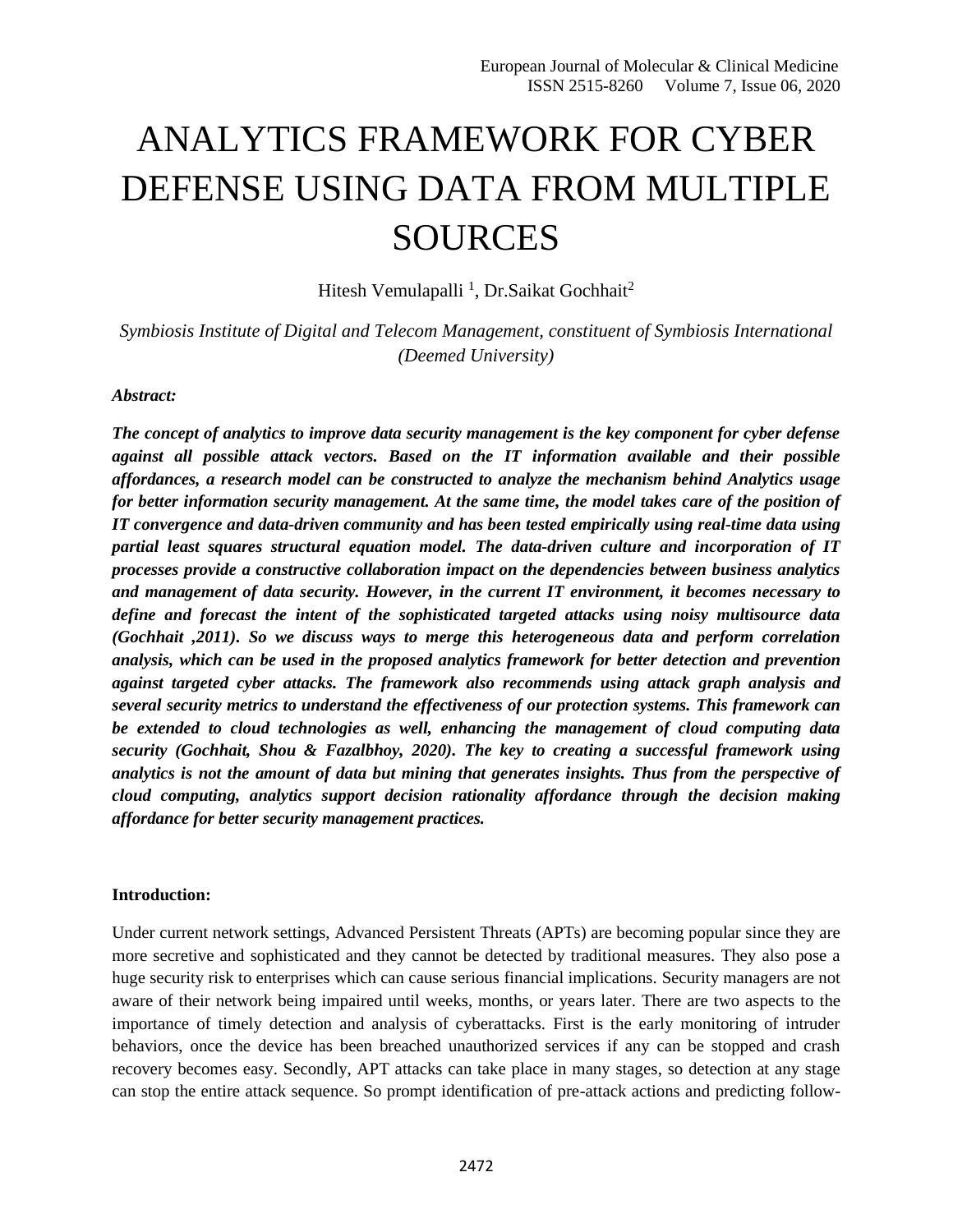up attacks can help us place the right safeguards in place to avoid further damages from the threats. There are two types of intrusion detection technologies, host-based, and network detection. Host-based relies on payload and checks for suspicious code embedded and network-based detection analyzes traffic flows for unknown vectors. Since conventional detection systems based on sole source produces a lot of false intrusion alerts and needs to be manually analyzed further, using multisource data has become a need. Existing methods are unable to detect attacks because of a lack of multisource data correlation and the combinatorial relationship between variables. Since semantic information about data is not effectively expressed manual intervention is required.

Since these APTs are using zero-day exploits (vulnerabilities that have not been disclosed yet), it has become necessary for security teams to focus on unexpected and proactive measures.Through building correct stochastic simulations and building relationships between vulnerabilities life cycle events, detecting attack patterns and resource allocation for protection of organizational assets becomes efficient. By the suggested analytics framework we will have a single platform for vulnerability scoring framework like CVSS[4-6]. Attack graph analysis could also be used in conjunction with various approaches such as graph theory and probabilistic analysis for calculating security metrics. Models can be developed which considers time-dependent variables like the age of vulnerability/exploit. This helps us identify businesscritical systems with high-risk exposure based onthe probability of attacks. This systematic strategy for identifying risks and threats is called 'Cyber Situational Awareness' and various levels in this approach are shown in the **figure**.

• Cyber situational awareness model



The proposed framework for cyberattacks detection based on the integration of heterogeneous data from multiple sources makes use of information gained through correlation analysis is similar to "HeteMSD: A Big Data Analytics Framework for Targeted Cyber-Attacks Detection Using Heterogeneous Multisource Data".This heterogeneous multi-source data can be classified into three groups containing semantic, nonsemantic, and security knowledge. Attackgraphs are a simple representation of possible ways and paths attacker might take to gain access to the system. This is an effective measure since it considers the relationships between vulnerabilities as well. The proposed framework uses the Markov model for security analysis and risk evaluation. This framework helps in identifying the threat levels through security metrics and this can be used to be lookup the heterogeneous data of this possible entry point for the attacker without compromising resource allocation.

#### **Literature review:**

Jiageng Chen (2019) paper on "AI-driven Cyber Security Analytics and Privacy Protection" have presented on the developments of cybersecurity in the current internet scenario. It also talks about the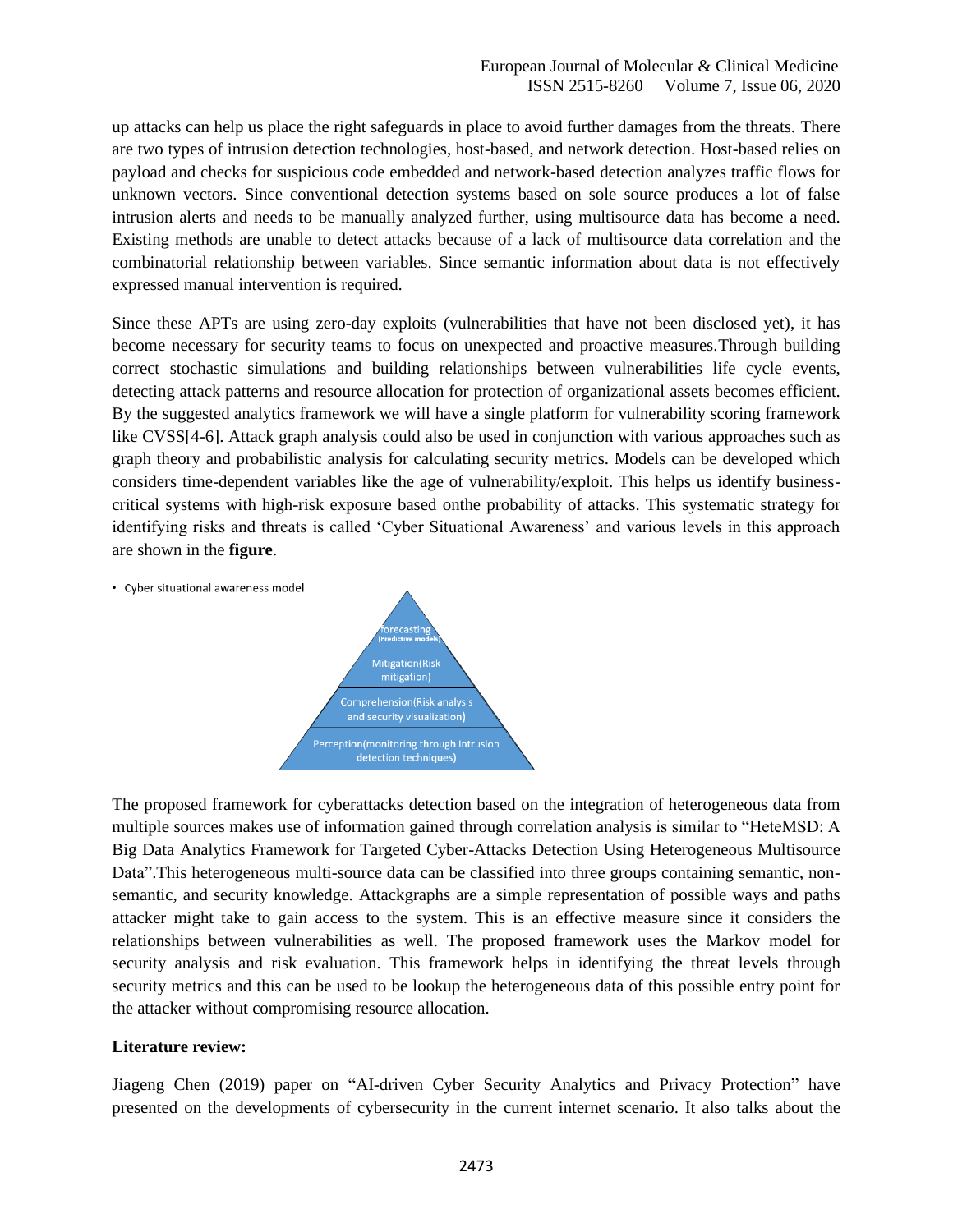various evolving sources of data that are driving the industry towards anticipating better business needs and how the privacy of data can be a real concern. It also talks about how AI-driven cybersecurity solutions can help in cryptanalysis and building new encryption algorithms. The rise of personally identifiable information thefts, network penetrations, and the spread of malicious software can be countered by the use of AI security solutions that use machine learning, big data analytics, statistics, and cryptography (Gochhait and Rimal, 2019).. It also talks about the use of biobehavioral characteristics and deep learning for user authentication on computers to counter insider threats. It also talks about the Secure Information Sharing System(SISS) model with a group key subsystem method. Usage of software metrics for software buffer overflow vulnerability prediction method is mentioned and the decision tree algorithm was proposed.

Ankang (2019) paper on "HeteMSD: A Big Data Analytics Framework for Targeted Cyber-Attacks Detection Using Heterogeneous Multisource Data" focuses on advanced characteristics of data and timely detection along the lines of multistep targeted attacks. It also discusses the limitations of existing methods to compile heterogeneous data and detect anomalies in network traffic. They combined cyberattack analysis methods with big data correlation techniques for comprehensive security awareness. It also characterizes the heterogeneous data and proposed several research points like accuracy, efficiency, Automated intelligence for better detection. Their proposed framework divides the detection into five layers namely Sensing, Event, Alert, Context, Scenario. Event-Event correlation, Alert-Alert correlation, Pattern-Knowledge, and Alert-context correlation are all the techniques used for investigating cyberattacks.

Pelin (2019) paper on "Big Data Analytics for Cyber Security" discusses on the data generated in various platforms in this modern IoT era and various exploits that result in compromising that data. It also visualizes the usage of CPPS (Cyber-Physical Power Systems) and several algorithms for dataset features reduction for intrusion detection. The role-based access control and role mining have been used to find the relationship between permissions to avoid vulnerabilities. Malware detection using neural networks in the byte stream is proved to be better than several existing machine learning models.

Subil Abraham(2014) paper on "A predictive framework for cybersecurity analytics using attack graphs" helps in understanding the importance of security metrics in vulnerability assessments. It proposes a stochastic model for vulnerabilities by taking dynamic attributes like the age of exploit that changes over time into account. It shows how the attack graphs are evolved based on interconnected vulnerabilities and how the security states must be dealing with them. Types of security metrics like Core, Vulnerability based, time-based, structural, probability-based are all explained in detail to construct vulnerability lifecycle models. Evolving security states assessment through node rank analysis, expected path length metric, Probabilistic path metric, and Impact analysis was all discussed in detail.

Goodall and Sowul (2009) paper on "Visual Analytics for Cyber Defense"aims at a better understanding of cyber events, enhancing analyst's awareness through reporting and analysis. Multiple visualizations help provide an overall view of network data in all contexts. It also talks about various tools that enable tagging key elements for sharing, collaboration, and to maintain context. Cognitive Task Analysis, Data integration with data tools form a framework to provide a full understanding of the domain. Overview through various coordinatedmultiple views like geographic and details on demand makes use of the network-related metadata to quickly recognize suspicious behavior and reporting them.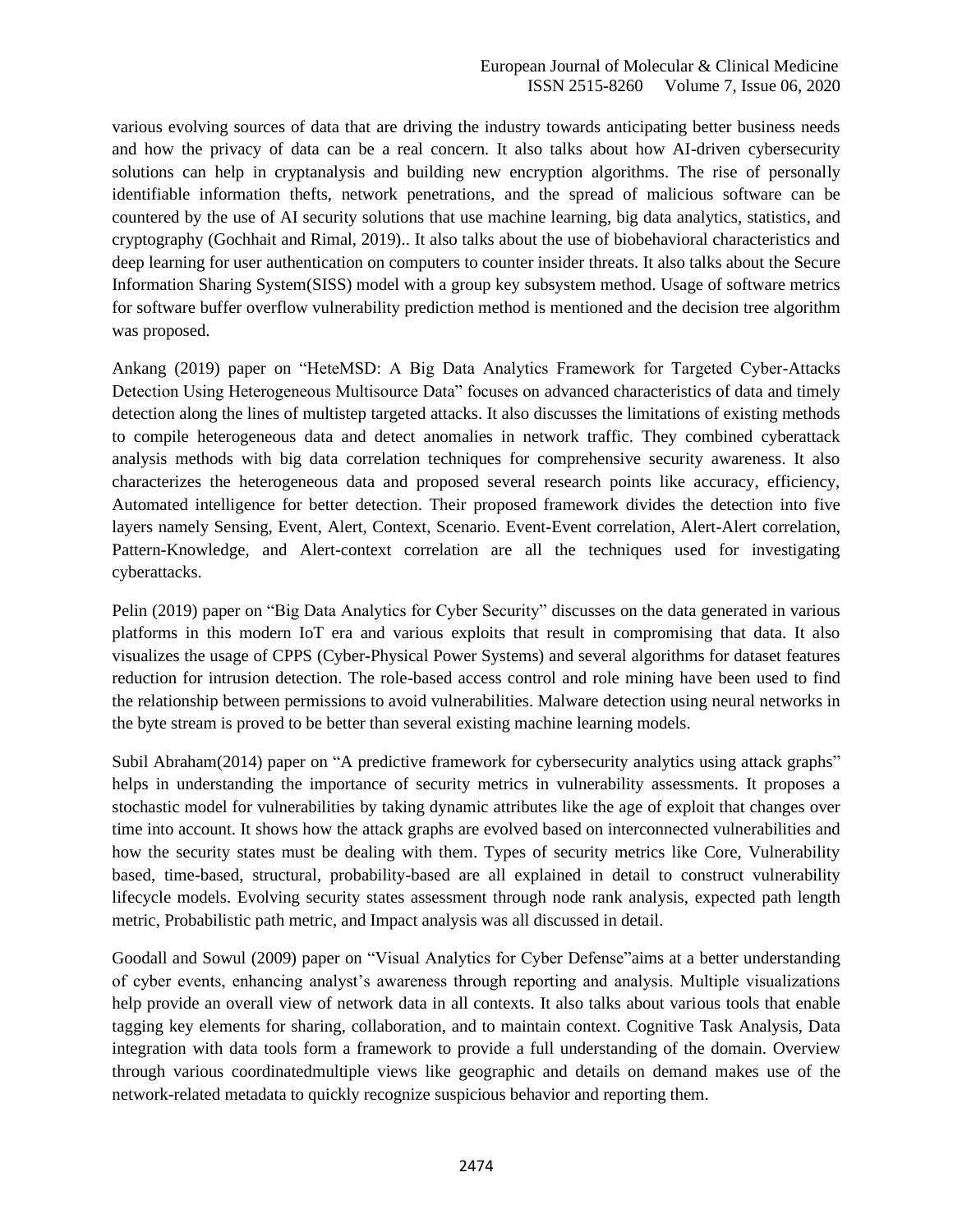Ben Thorne al;"Using Attack Graphs to Understand Vulnerabilities" focuses on the vulnerability dependencies by laying out the potential exploits. It also discusses the algorithms that prioritize vulnerabilities based on simulated attacks and detailed explanations of how to extend the attack graphbased model to different systems already in place. The experiment reveals various stages of protection before, after, during an attack and benefits of attack graphs to understand the connection between the vulnerabilities helping with the defense. After the attack, the course of action has been explored with better-informed decisions from the attack graph model developed from various complex systems.

Goodall and Sowul (2009) paper on "VI assist: Visual Analytics for cyber defense" talks about tools that can provide adequate support for cyber defense workflows through visual interpretation, reporting, and IP geolocation. Tools like NVisionIP's display of class B IP addresses as a scatterplot and the capability to drill down on them for host details and Flow tagging was included as well for comparison with VI assist. This paper highlights the human's innate perceptual ability to identify attack patterns when presented graphically and how VI assist can offer better protection than other tools by fitting into the existing cyber defense infrastructure.

All these papers discussed above uses only a single source of data from any of the tools like firewalls or access logs or audit trials and detection/prevention techniques which are done on a single layer of perception without nothing concrete to enforce predictive analytics techniques to stop future intrusion attempts. The proposed framework is supposed to evaluate the vulnerabilities from recorded heterogeneous data through multiple sources through all the possible techniques available at our disposal and helps quantify the threats through stochastic models so that future threats can be successfully evaded while monitoring current compromises in security.



## **Concepts and Proposed Framework:**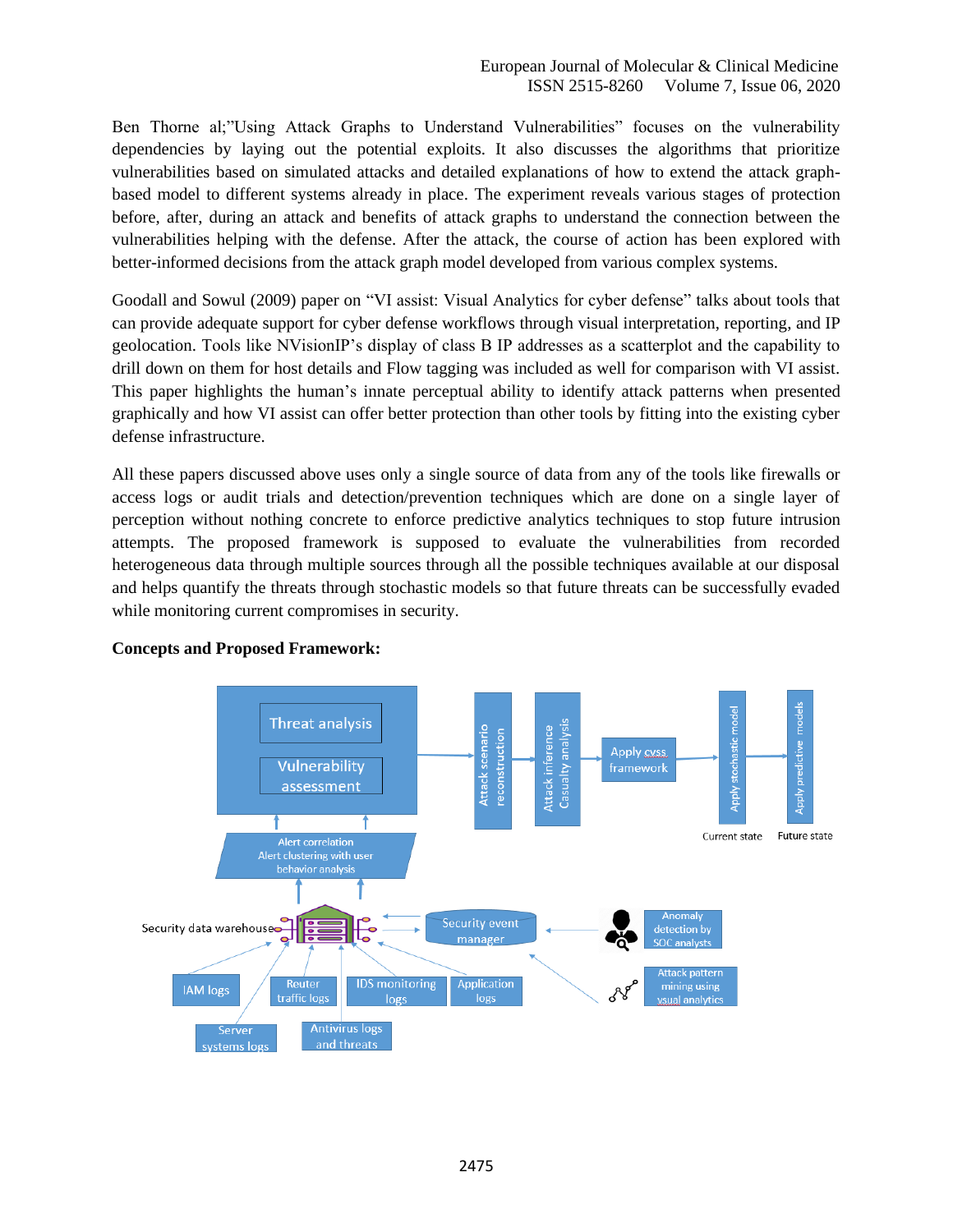**Heterogeneous data characteristics**: The data gathered from heterogeneous multiple sources have various limitations and might need classification accordingly. Most of the attacks carried out today need a vulnerability in the software or operating system that needs to be exploited. So security knowledge data should include vulnerability information so that we can build on various attack patterns and external threat intelligence. Non-semantic data that does not contain any security-related information like traffic logs, operation logs, IAM logs that needs separate analysis for suspicious behavior needs to filter. Semantic data include some sense of attack detection and violation of security policies, taken from operation system defender scans, IDS or IPS logs in the internal network are key to provide an overview of the situation and making the attack patterns obvious.

**Architecture Design**: For architectural purposes we can divide the defense into different layers, each one supporting others in the overall threat prediction analysis. The sensing layer mainly deals with data aggregation from multiple sources involved and preparing the data for fusion and feature extraction. The event layer takes care of the non-semantic data mentioned above. This will not be an easy task since the data from IAM and traffic logs needs to be analyzed to form a correlation between them that can be later used for event correlation and anomaly detection techniques. Alert layer deals with semantic data from antivirus software, firewalls,and other security monitors. The alerts and notification coming from this data should all be fed into the event security manager for further aggregation and information. The context layer is for obtaining reinforcing information on an already confirmed hypothesis about any possible attack from the alert layer thereby can produce an alert level to introduce human participation for manual analysis. Since traditional machine learning algorithms can only analyze data from a single source, attack context and inference should be perceived at this level. Scenario layer is the topmost and based on attack modeling, casualties are determined and the scenario is closely monitored for threat intelligence expression. The main functions ofthe proposed framework are data preprocessing, analysis, and correlation. Preprocessing is for raw data wrangling to convert it into security semantic data for feature selection and extraction. Analysis function is to rank the notifications generated from semantic data to eliminate any false alerts and increase the reliability of detected anomalies being attacks. Correlation helps in figuring out the attack patterns from establishing multiple correlations among different levels of data and improves situation awareness through human cognition. There are several aspects of correlation like event-event, alert-alert, pattern knowledge, Alert-Context correlation. Multiple datasets from different sources are joined to create a single data format for anomaly detection through data fusion and ensemble learning which provides an event-event correlation. Similarity-based, condition-based, Scenario-based methods are used to establish alert correlation and after removing redundant semantic information of alarms attack patterns are established. As the number of alerts doesn't correlate with attacks, this significantly decreases the false alarms raised helping security analysts understand better the situation. Representation learning oriented to calculate relationships between entities and their relationships through similarities in descriptive data is used in pattern knowledge correlation. Alertcontext correlation is supposed to help eliminate the hardship of manual analysis by removing irrelevant factors of the attack and help for better attack modeling techniques. These techniques include attack chain model, pyramid model, attack graphs, and so on. Here the model proposes stochastic techniques using attack graphs for optimizing the security state of the network.

**Attack Graph Modelling**: As network systems grow more complicated every day, thereby increasing the number of nodes it becomes increasingly important to graphically model the cyber attacks through attack graphs. Constructing attack graphs has become highly automated through computer-aided tools making it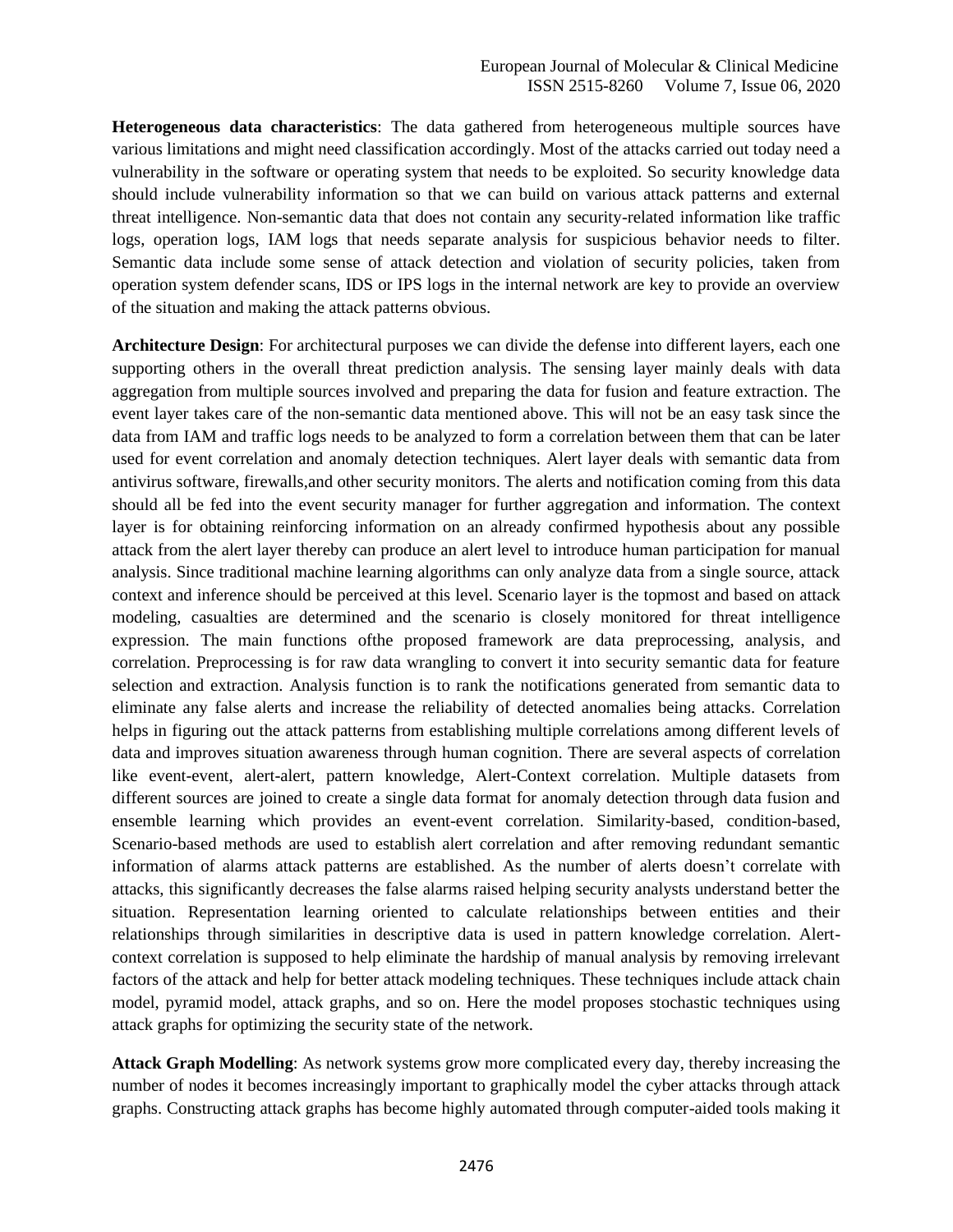the best approach for carrying a vulnerability analysis for the system. Each node in the attack graph represents an attack state and edges represent a change of state caused by an attacker's decision. Network security metrics that help in security evaluation are usually divided into three categories.

*Metrics:*The first is Core metrics, aggregation metrics that don't have any structure or formula to quantify the security. Examples include Total vulnerability measure calculated from existing vulnerability and Aggregated historical vulnerability measures. CVSS(Common Vulnerability Scoring System) is an open standard used by the US government as well to quantify the IT security vulnerabilities and it updates the database for forty-five thousand known vulnerabilities. Structural metrics use the structure of the attack graph like Shortest Path, which is required by the attacker to choose in our modeled attack graph to reach his end goal, Mean of Path lengths is the average of all the paths in graph to reach attacker's end goal and Number of Paths is the number of ways to reach the end goal. There are also other kinds of metrics including probability-based, which deals with certainties of individual entities being compromised and time-based metrics that depend on the response times of attacks like Mean Time to Breach, Mean Time to Recovery, Mean Time to First Failure. The drawback to these metrics is that they are static and cannot be modeled into stochastic techniques that use the CVSS framework. The attack graph can be generated through heterogeneous data from multiple sources. After its generation, the probabilities can be assigned to the edges to find the most likely vulnerability exploited by the attacker. The stochastic process is then applied to the graph which helps us gain insights over the security state of the network. Since the attack graph is having properties like one absorbed or goal state and every state can lead to an absorbing state, we prefer a model for generating graph as a Markov chain. This works through performing node rank analysis, probabilistic path score, and Temporal attack graph scores and vulnerability exploitability scores through the CVSS scoring framework. After this security analysts can take preventive measures regarding that vulnerability or delay that attacker's goalstate in the graph.

**Visual Analytics for security analysts:** In the proposed framework there's also a component of anomaly detection by SOC(Security Operations Center) analysts using visual analytics. Although the goal of cyber defense has always been to automate and eliminate human intervention as much as possible, in this case where we deal with complex datasets that are not uniform in nature, it is better to use information visualization by skilled analysts with algorithmic support for augmenting digital security.

*Tool specifications:* For this field of visualization, various evaluation methods and techniques are developed in the areas of collaboration, Human-Computer Interaction(HCI), situation awareness. But the visualization tools employed for this purpose need to have qualities like usability and learnability, ensuring that the learning curve is flat to enable analysts to quickly adapt to the interface and managing cognitive workloads to ensure the performance of the system is optimal. The main challenges are component interoperability since this needs to be fed into security event managers and feature set utility to make use of all the available features. After selecting a suitable system based on the goals and features mentioned above, the challenge would be to select the right visualization. Several visualizations provide interactive analysis through the TRIAGE algorithm. This algorithm uses graph-based visual analysis and data fusion methods on these weighted graphs to form multi-dimensional clusters. These clusters represent the collection of events correlated by several features, and the specific combinations of them might reveal characteristics of an attack campaign, in some cases the root cause as well. So analysts should be able to decide on which features to include/ look for in the clusters, the aggregation functions to form the clusters and cluster interpretation to formulate insights to feed to the security event manager.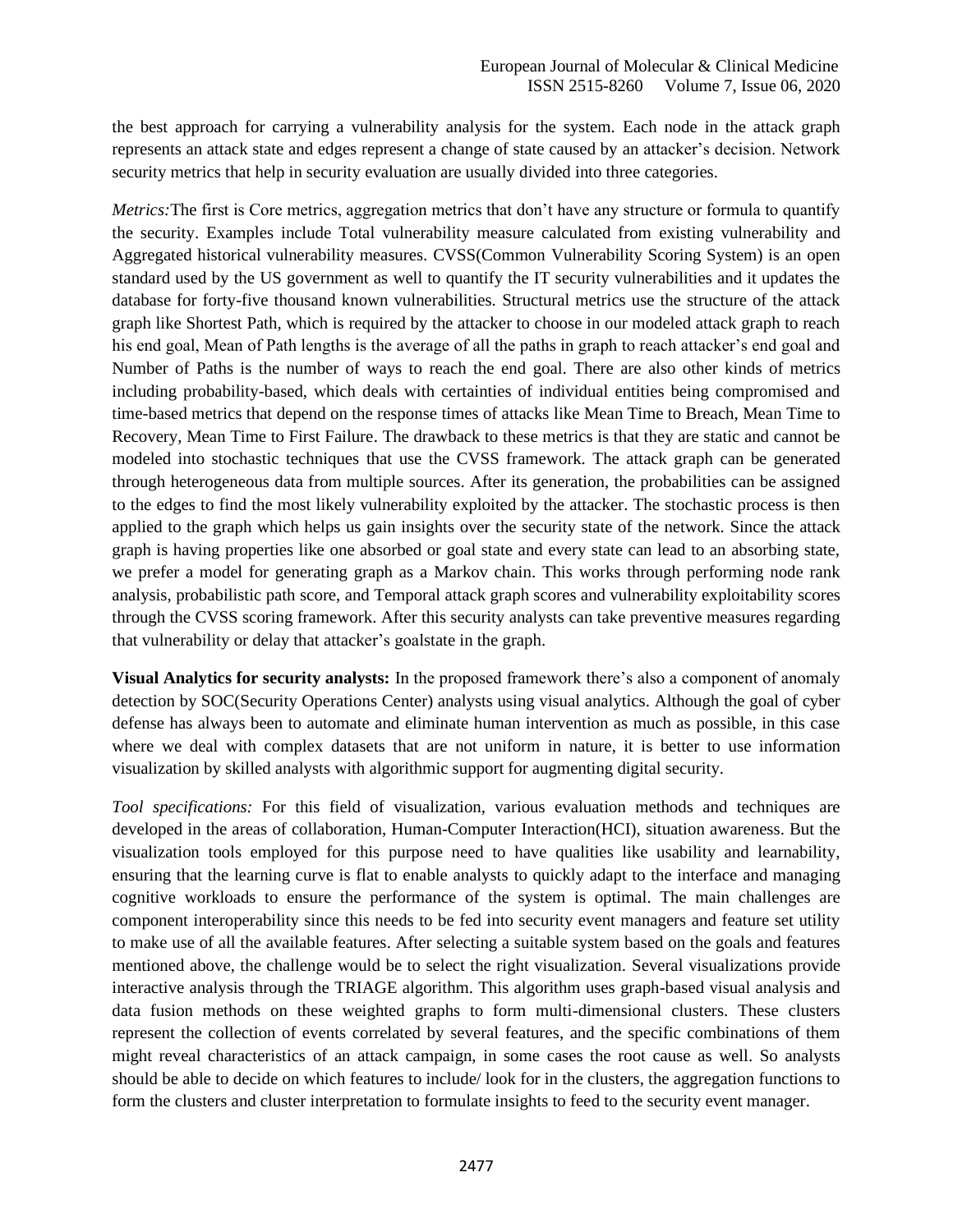*Visualizations and views*: The tool might contain dashboards, charts, cross tabs for feature selection to help with the whole process and analysts are free to decide on the views including treemaps and graph views. Treemaps could consist of rectangles with colors representing features and frequency is presented through sizes. They can also provide a drill-down option to reveal the details of event co-occurrences. Usually, treemaps are used to analyze malware and spyware or forensic scan data on file systems. Chord views are used or figuring out the relationships between features in clusters. Circle segments show values and different colors are used for different features. Wherever there is an occurrence of correlated events, they can be highlighted and drilled own further for complex datasets. Graph views are similar to network analysis views in the sense that node is the value, size of the node representing the number of events in the cluster, and edges thickness represents the number of co-occurrences of those events.

## **Conclusion and Future Work:**

In the paper, we have discussed the design of a framework using data from multiple sources for the detection and prevention of targeted cyber attacks to help security professionals thwart potential threats. The correlations mentioned in the proposed framework are discussed based on the existing models, solutions, and provides theoretical fundamentals for future research in effective mitigation techniques. The framework integrates human experts into the analysis and knowledge enrichment layers to move him from being an observer to an active participant. Furthermore, research is required on standardizing metrics from these heterogeneous data and proposed correlation methods which can help in attack investigations as well. Also, the stochastic model for the metrics has several shortcomings in precisely quantifying the security, so trying to bring in other complementary metrics would give a better evaluation of security situation. The TRIAGE algorithm mentioned is to analyze multidimensional clusters and support investigative tasks of analysts using visualization tools. The challenges for this approach include inconsistent design in tools, parametrisation for aggregating datasets to form clusters. For future needs, this can be extended to predictive and forecasting models for proactive monitoring of networks.

#### **References:**

AnkangJu, Y. (2019). items: A Big Data Analytics Framework for Targeted Cyber-Attacks Detection Using Heterogeneous Multisource Data. *Hindawi Security and Communication Networks*.

F.Fischer, J. D. (2014). A Visual Analytics Field Experiment to Evaluate Alternative Visualizations for Cyber Security Applications. *EuroVis Workshop on Visual Analytics*.

Gochhait,S. (2011). "Strategic impact of synergy between Information technology and Business processes on the performance of the companies in India" published in refereed International Journal of Innovation, Management and Technology, ISSN: 2010-0248, Vol 2: Issue 4, 2011.

Gochhait,S., Rimal, Y. (2019). "Machine Learning Neural Analysis Noisy Data", International Journal of Engineering and Advanced Technology , ISSN: 2249-8958, 8(6),08/2019

Gochhait, S., Shou, D. T., & Fazalbhoy, S. (2020). *Cloud Computing Applications and Techniques for E-Commerce*. IGI Global.<http://doi:10.4018/978-1-7998-1294-4>